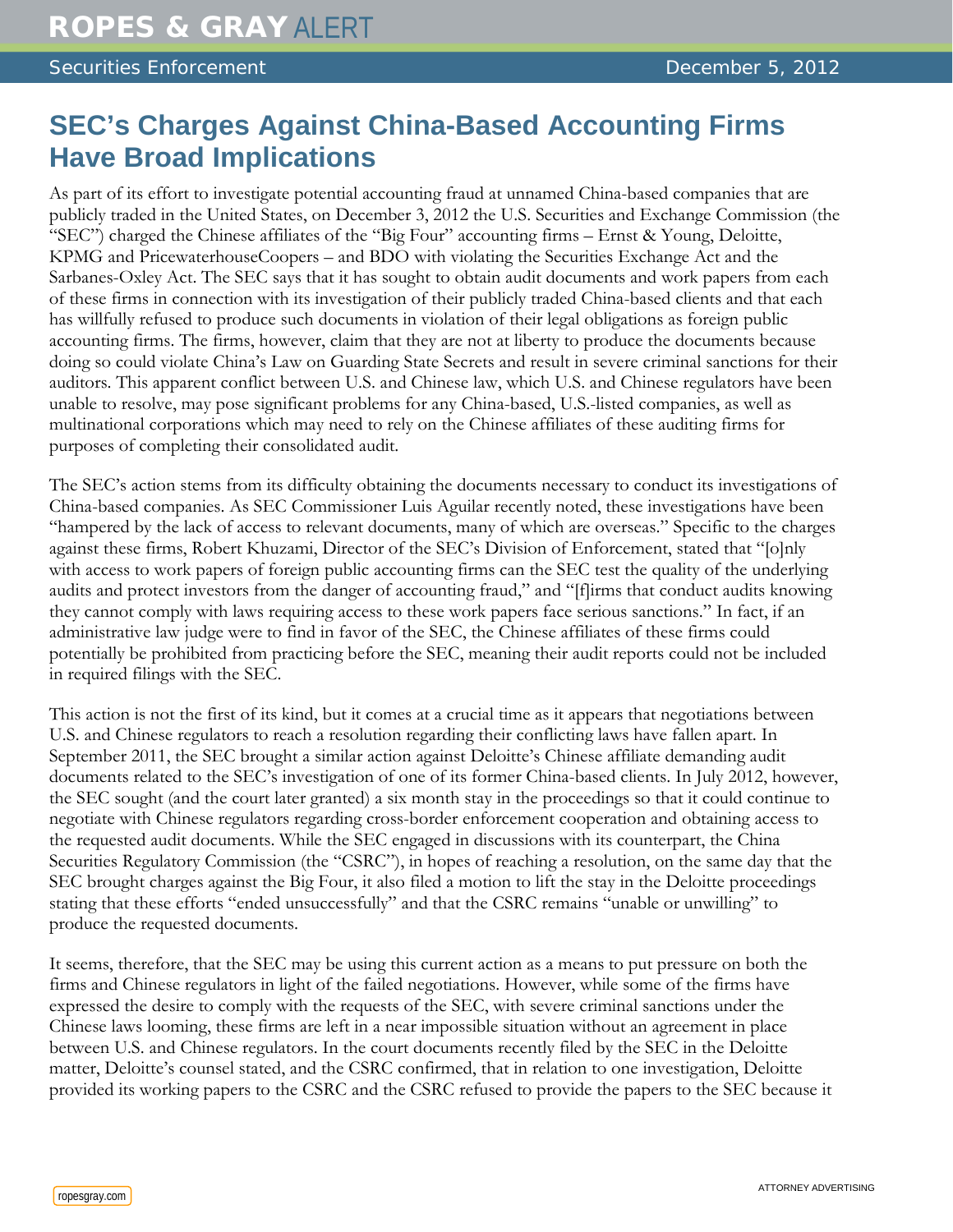could not come to terms with the SEC over restrictions related to the use of the documents. This shows a willingness on the part of the firm to turn over documents when doing so is legal and permissible. Yet, these firms feel that they cannot risk turning the type of documents over to the SEC that the CSRC itself is not willing to provide.

The SEC is not alone in its stalemate with Chinese regulators and fight for documents from Chinese affiliates of U.S.-based accounting firms. In August 2012, Hong Kong's Securities and Futures Commission (the "SFC") brought a similar action against an Ernst & Young affiliate for its failure to produce accounting records related to a former China-based client.

The failure to reach an agreement between the U.S. and Chinese authorities, and the outcome of these ongoing actions, have the potential to negatively impact not only the Chinese affiliates of these big U.S. accounting firms, but also the several hundred China-based, U.S-listed companies who rely on their audits to satisfy their SEC reporting obligations and are essentially caught in the middle of this dispute. In fact, the potential severity of the situation and lack of clear solutions for issuers were not lost on investors and directly contributed to an immediate decline in the share prices of many such companies. These include market leaders, such as certain large cap China-based companies that saw their share prices decline in excess of 5% following the SEC's announcement, who had arguably been largely immune thus far from the so-called "China discount" being applied to some Chinese issuers due to a perceived lack of transparency in their businesses and/or questions about their corporate structures. Moreover, there remains a sizeable pipeline of China-based companies seeking to list in the U.S., particularly internet and social media companies including one which listed on NASDAQ last week, and this situation would appear to present a huge obstacle to those companies and any private equity investors backing them in achieving a listing for the foreseeable future. In addition, the audits of multinational corporations could also be affected because the Chinese affiliates of their auditors are not able to reply to SEC requests or provide reasonable assurance as to the adequacy of their work.

Although a long-term solution will require an agreement between the U.S. and Chinese governments, it seems that the SEC will remain steadfast in its efforts to investigate China-based companies as well as other foreign U.S. issuers. Over the past year, the SEC has increased these efforts particularly because of concerns arising from such companies entering the market through reverse mergers which were popular among Chinese businesses for a number of years. In connection with its increased enforcement efforts, the SEC has deregistered nearly 50 companies and filed fraud cases against over 40 foreign issuers and executives, including numerous China-based companies. Conversely, while the CSRC has not publicly evidenced a willingness to accede to what it views as extraterritorial demands of the SEC, many of the China-based, U.S. listed companies such as those listed above are considered national champions and crippling their U.S. listings may entail some very real and undesirable reputational harm to the Chinese government. The outcome of these competing interests is difficult to predict.

Pending any long-term political solution, the interim path forward for those companies caught in the middle – and their investors – remains murky at best. We are aware that some investors in China-based, U.S.-listed companies have already been raising the question whether the companies could quickly migrate their listing to Hong Kong, thereby eliminating the problem. While delisting from the U.S. markets and deregistering from the SEC's reporting requirements has been a notable trend among China-based companies in the last two years, that requires significant time and financing to achieve and does not represent an obvious quick fix solution. And in light of the unprecedented action recently brought against Ernst & Young's Hong Kong affiliate by the SFC, there is no guarantee that after putting in substantial effort and resources to move to the